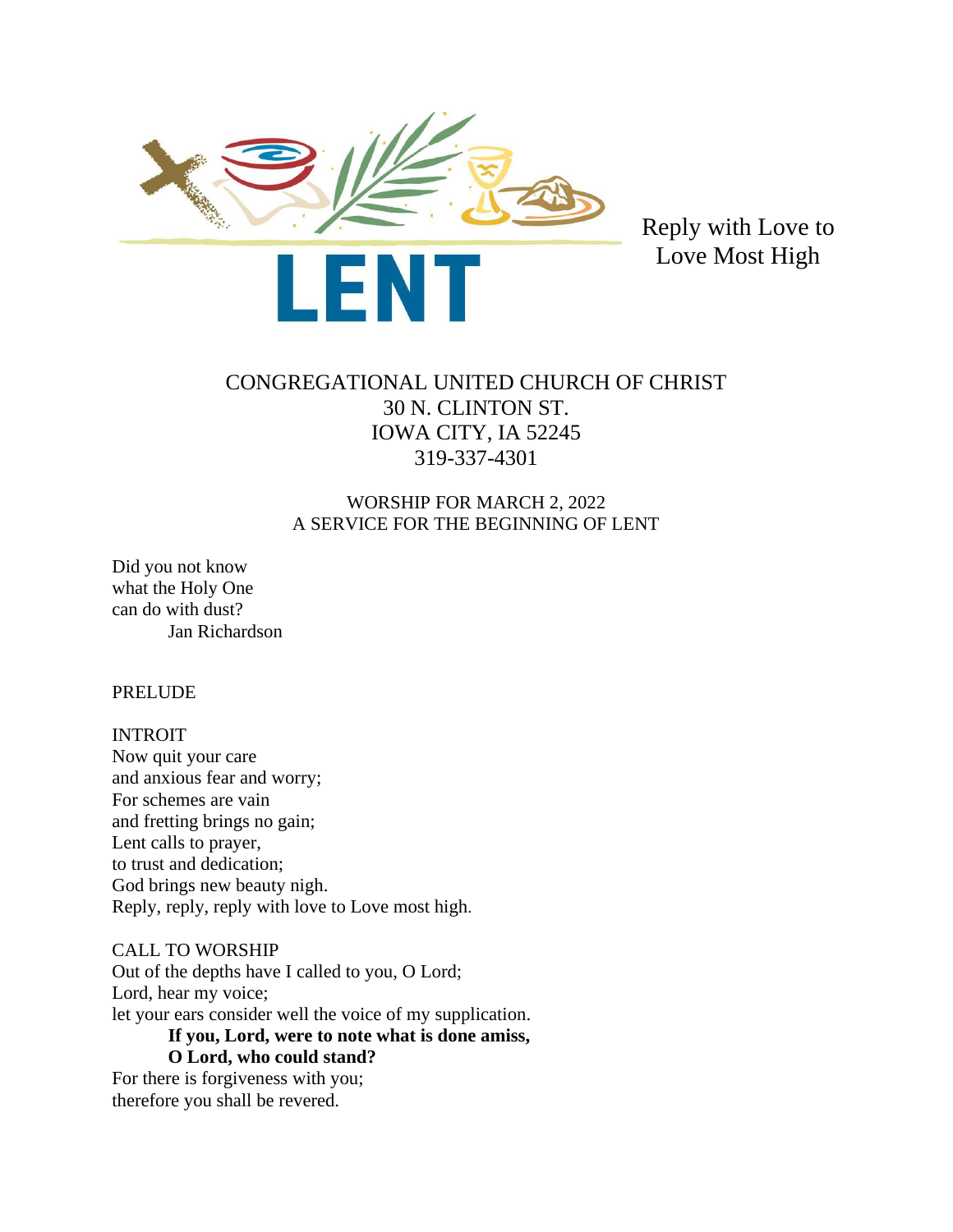**I wait for you, O Lord; my soul waits for you; in your word is my hope.**

#### OPENING PRAYER

**God of grace, through love you have made us, and for love you call us to repentance and new life. Your forgiveness is fresh every day. Strengthen our prayers and our acts of tenderness. Help us to face our mortality, that we may reach with confidence for your mercy. Restore to us the joy of your salvation and give us your Holy Spirit that we may serve you with willing hearts, bearing witness to your abundant compassion in all the world. Amen.**

HYMN 223 "O My Soul, Bless Your Redeemer" (vs. 1,2,4, &6)

**O my soul, bless your Redeemer; All within me, bless God's Name; Bless the Savior, and forget not All God's mercies to proclaim;**

**God forgives all your transgressions, All diseases gently heals; God redeems you from destruction, And with you so kindly deals.**

**As it was without beginning, So it lasts without an end; To their children's children ever Shall God's righteousness extend:**

**Bless your Maker, all you creatures, Ever under God's control, All throughout God's vast dominion; Bless the Lord of all, my soul!**

OPENING WORDS

SCRIPTURE LESSON Genesis 2:4b-9

PSALM 30 I will exalt you, O Lord, because you have lifted me up and have not let my enemies triumph over me.

**O Lord my God, I cried out to you, and you restored me to health.** You brought me up, O Lord, from the dead; you restored my life as I was going down to the grave. **Sing to the Lord, you faithful servants;**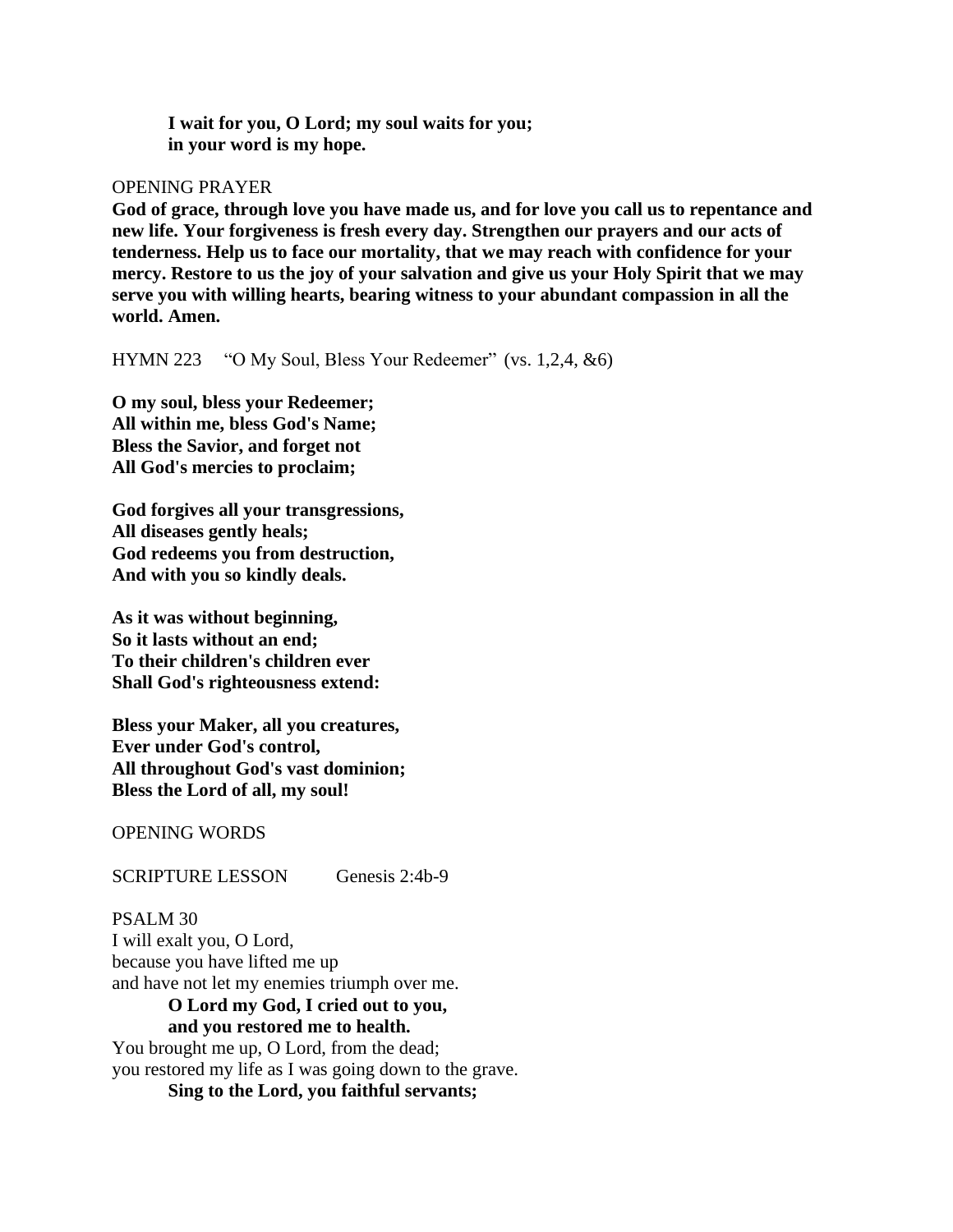**give thanks for the remembrance of God's holiness.** For God's wrath lasts but the twinkling of an eye, God's favor endures for a lifetime. **Weeping may spend the night, but joy comes in the morning.** While I felt secure, I said, "I shall never be disturbed. You, Lord, with your favor, made me as strong as the mountains." **Then you hid your face, and I was filled with fear.** I cried to you, O Lord; I pleaded with the Lord, saying, **"What profit is there in my blood, if I go down to the pit? will the dust praise you or declare your faithfulness?** Hear, O Lord, and have mercy upon me; O Lord, be my helper." **You have turned my wailing into dancing; you have put off my sack-cloth and clothed me with joy. [Unison] Therefore my heart sings to you without ceasing; O Lord my God, I will give you thanks forever.** SCRIPTURE LESSON Matthew 9:9-13 SOLO "Hope of the World" Georgia Harkness Chris Nakielski, soloist SERMON

HYMN "Eternal Spirit of the Living Christ"

**Eternal Spirit of the living Christ, I know not how to ask or what to say; I only know my need, as deep as life, and only you can teach me how to pray.**

**Come, pray in me the prayer I need this day; help me to see your purpose and your will, where I have failed, what I have done amiss; held in forgiving love, let me be still.**

**Come with the vision and the strength I need to serve my God, and all humanity; fulfillment of my life in love outpoured - my life in you, O Christ, your love in me.**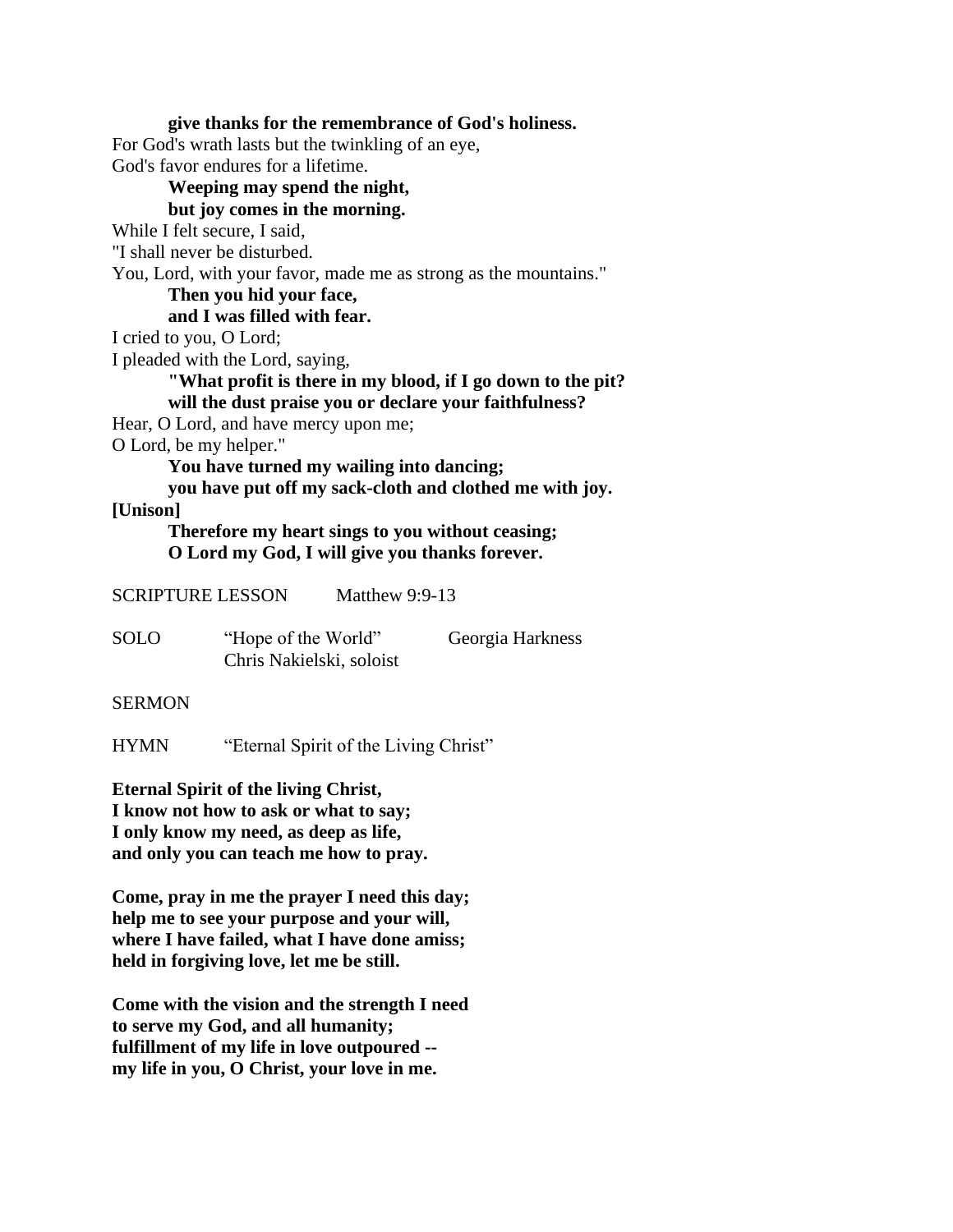## INVITATION TO THE OPPORTUNITY AND JOY OF LENT

### CALL TO CONFESSION

#### PRAYER OF CONFESSION

**Merciful God, whose care never ceases, we come to you as we are. We are tired from trying to do more than we can manage. We are anxious about problems which go unresolved. We are worried about events beyond our control.** 

**For mistakes we cannot redeem, for tasks left undone, for uncertain goals, we need your forgiveness and ask for your understanding. For recovery of strength and enthusiasm, we pray for your Spirit. For fullness of life, generous hearts, and contented souls, we pray to be followers of Christ Jesus. In your mercy, restore us and lead us. Amen.**

#### ASSURANCE OF PARDON

#### CONGREGATIONAL RESPONSE (#360, vs. 4)

**Hope of the world, who by thy cross didst save us from death and dark despair, from sin and guilt; we render back the love thy mercy gave us; take thou our lives, and use them as thou wilt.** 

#### THE PEACE

The peace of Christ be with you. **And also with you.**

#### TIME OF PRAYER

Prayers of the People Silent Prayer The Prayer of Our Savior

**Our Father, who art in heaven, hallowed be thy name, thy kingdom come, thy will be done, on earth as it is in heaven. Give us this day our daily bread; and forgive us our debts, as we forgive our debtors; and lead us not into temptation, but deliver us from evil. For thine is the kingdom, and the power, and the glory, forever. Amen.**

#### DEDICATION

**We remember Jesus' compassionate searching for the outcasts of society, and pray for a similar compassion;**

**We remember Jesus' conflict with the powers of evil, and pray for the same courage to stand against what is wrong;**

**We remember Jesus' refusal to be bound by the past, and pray that we may use this freedom for ourselves and honor it in others;**

**We remember the way Jesus showed God's love for all creation, and pray that we may mediate his love and power in our own time.**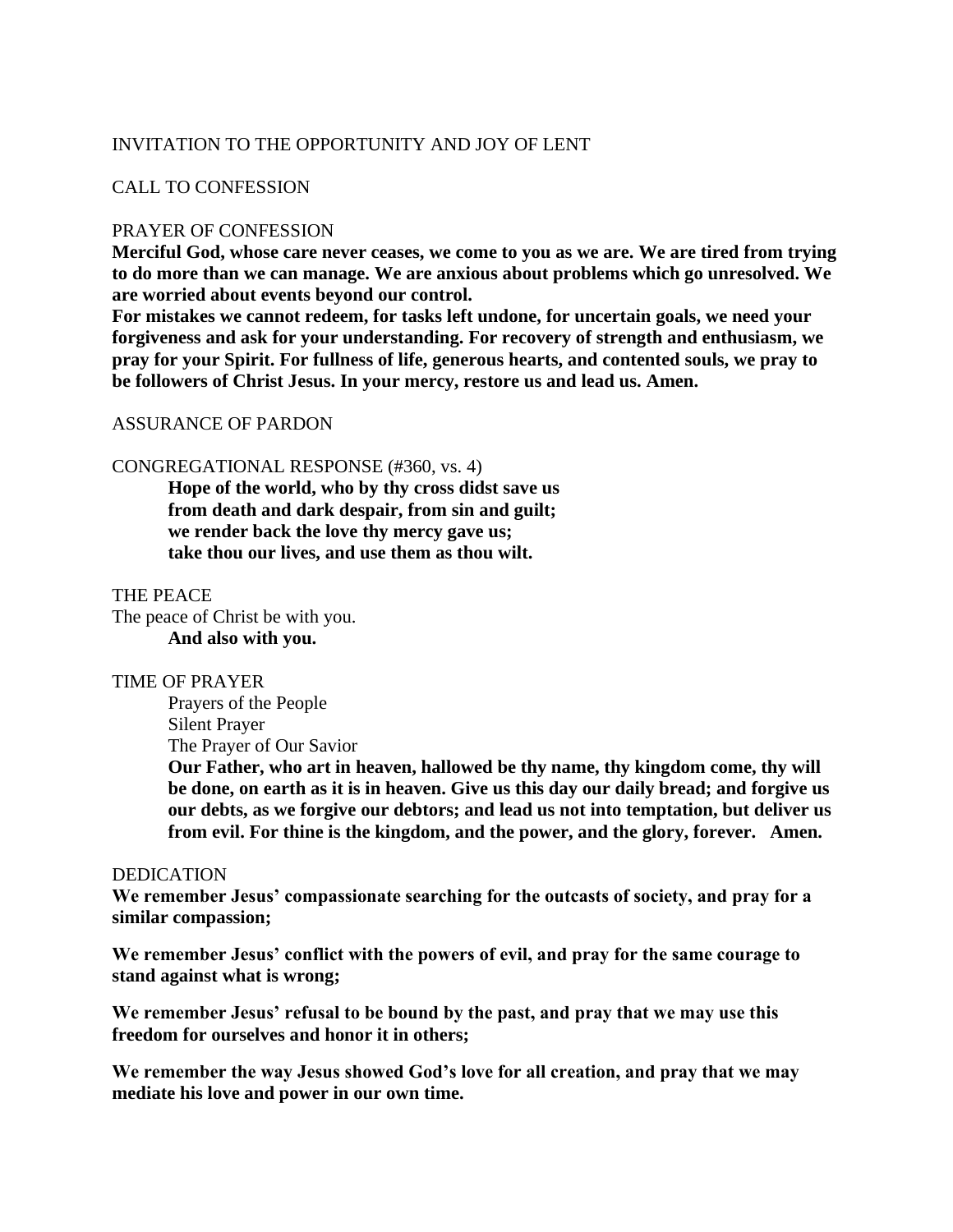HYMN "Now Quit Your Care" **Now quit your care and anxious fear and worry; For schemes are vain and fretting brings no gain; Lent calls to prayer, to trust and dedication; God brings new beauty nigh. Reply, reply, reply with love to Love most high.**

**To bow the head in sackcloth and in ashes, Or rend the soul-- such grief is not Lent's goal; But to be led to where God's glory flashes, His beauty to come near. Make clear, make clear, make clear where truth and light appear.**

#### **BENEDICTION**

#### **POSTLUDE**

| Minister:                        | The Rev. Bill Lovin    |
|----------------------------------|------------------------|
| Director of Children's Programs: | The Rev. Ann Molsberry |
| Organist:                        | <b>Bill Crouch</b>     |
| <b>Choir Director</b>            | Chris Nakielski        |
| <b>Office Manager</b>            | Jenn Harden            |
|                                  |                        |

*"*Now quit your care*"* Words - ©1964 Oxford University Press Contributors: Percy Dearmer*.*  Reprinted with permission under ONE LICENSE #A-715458. All rights reserved. "Hope of the World" Georgia Harkness, Words - ©1954, 1982 Hymn Society in the US & Canada, Reprinted with permission under ONE LICENSE #A-715458. All rights reserved. "Eternal Spirit of the Living Christ" Words - ©1974 Hymn Society in the US & Canada Contributors: Frank von Christierson. Reprinted with permission under ONE LICENSE #A-715458. All rights reserved.

Prayer of Confession from Allen Happe. Reprinted by permission of the publisher from *Touch Holiness*, ed. Ruth C. Duck and Maren C. Tirabassi, Copyright © 1990 The Pilgrim Press.

#### **IMPORTANT DATES IN LENT AND EASTER**

(As with all things as the pandemic continues, these dates, times, and places are subject to change.)

• March 2—Ash Wednesday: Pancakes at 6:00; Worship Service at 7:00 p.m.